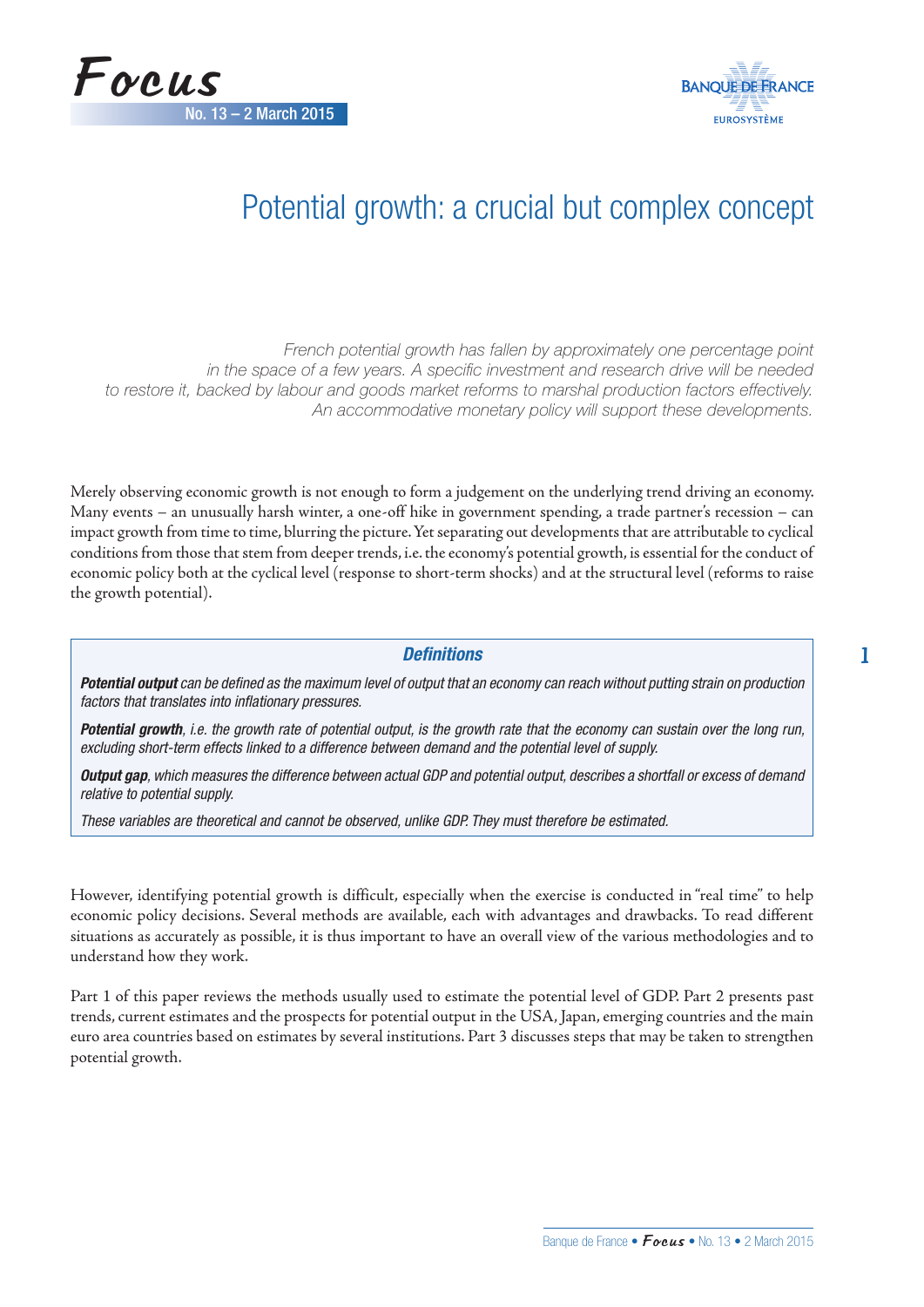# Measuring potential growth

Assessments of potential growth may vary widely depending on the method used (Chart 1). Understanding how these estimates are constructed is essential to determining how appropriate they are.



#### Charts 1 – Four estimates of potential growth (left) and potential output (right), France

*Sources: Banque de France, multivariate filter Insee, 2014.*

## Using statistical smoothing techniques

The simplest way to estimate potential growth is to use a purely statistical smoothing process that strips out short-term fluctuations from GDP to leave only medium- and long-term movements. This is **the HP filter method**<sup>1</sup> (green curve). Although widely used because of its simplicity, this method does not paint a reliable picture in real time because, aside from the fact that it provides no explanation for changes in potential growth, it is overly influenced by past trends (low-frequency filters that cannot detect breaks in a timely manner for economic policy) or cyclical trends (high-frequency filters whose weakness becomes particularly acute during crises and upturns).2

## Incorporating cyclical information

To draw a clearer distinction between what is and what is not linked to the business cycle, one solution is to incorporate cyclical information in the model. The cyclical indicators that most effectively capture the intensity of a demand surplus or deficit are the capacity utilisation rate (CU), unemployment and inflation. If business equipment is idle (low CU) or if firms are using few workers (high unemployment), this suggests that the economy is underusing its potential capacity and hence that potential output exceeds GDP. Similarly, weak inflation points to a demand shortfall, because companies cannot increase prices without losing market share, while workers cannot obtain substantial wage increases when unemployment is high. This gives an **enhanced or "multivariate" filter** (blue curve). However, while this method describes the state of the economy more accurately in real time, it still does not explain the sources of growth.

*1 HP stands for Hodrick and Prescott, after-the two economists who invented the method.*

*2 Revisions may be substantial. For example, the European Commission estimated a zero output gap in 2000, but this was revised to 1% in 2001, then 2% in 2003 (Larch and Turrini, 2009). The gap was put at 2.7% in 2014.*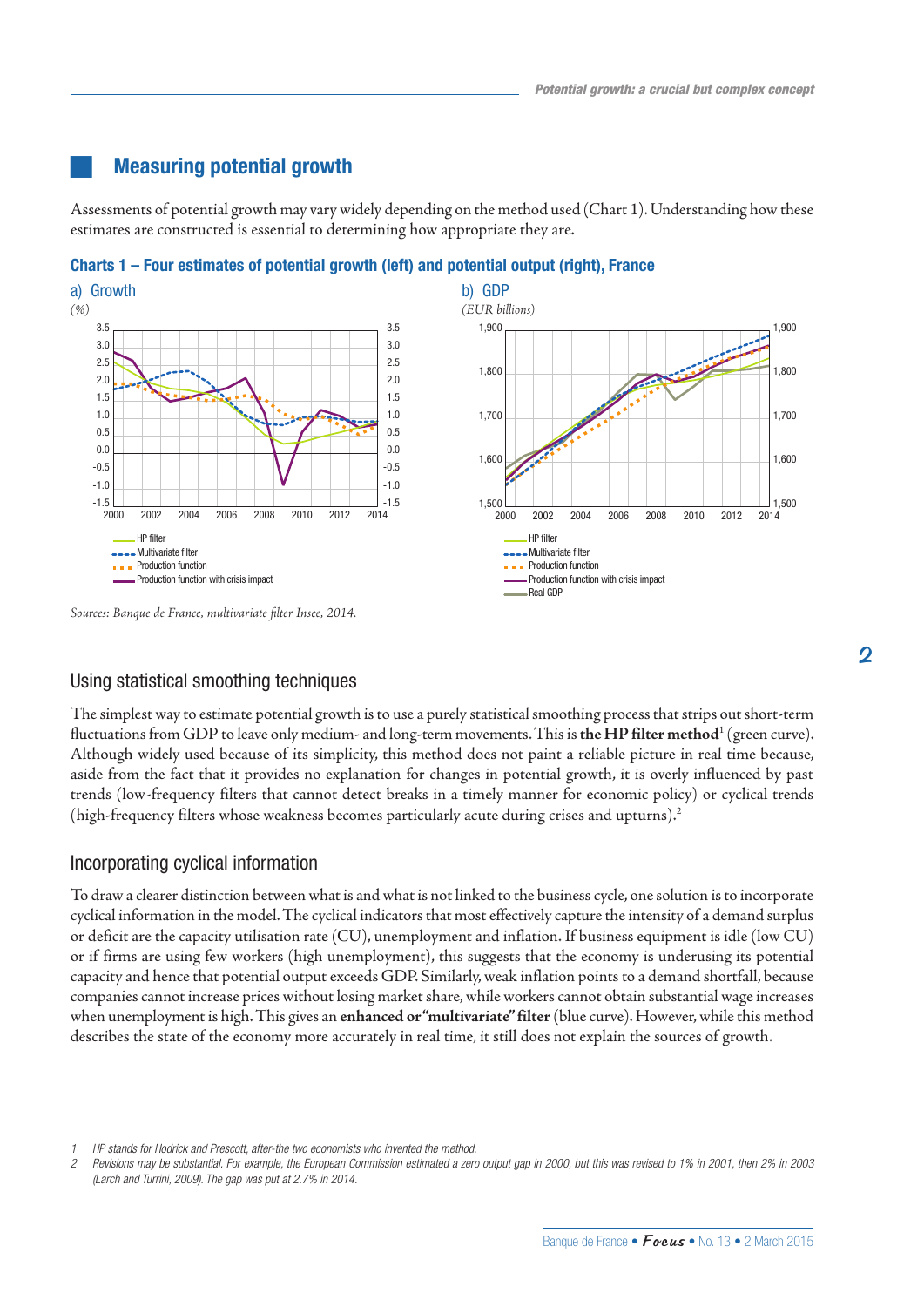## Modelling a production function

To address this problem, we use methods with a **production function** for the economy (yellow and purple curves), in which growth factors are explicitly included: the total output of the economy results from i) labour, i.e. the number of people in employment, skill levels and working hours, ii) use of buildings and equipment (physical capital) and iii) the efficiency with which labour and physical capital are jointly used (total factor productivity, TFP).3 To obtain potential output, we strip out the cyclical part of TFP and labour (cyclical unemployment for example) with the help of the cyclical indicators shown above. Widely used by the international organisations, this methodology has the advantage of being able to explain the sources of (potential) growth. Estimating potential TFP is particularly tricky, especially during a severe economic crisis with a potentially lasting impact on TFP.

#### Chart 2 – Overview of the possible impact of the crisis on potential output

The crisis may have reduced the level and/or trend of potential output



*Source: Banque de France.*

The GDP slowdown observed since 2008 may reflect three different situations:

• the crisis did not affect potential output (green curve in Chart 2), and observed GDP slowed only cyclically;

• the crisis caused a break in the level of potential output, which fell during the crisis relative to its pre-crisis trend but reverted to its original growth rate once the crisis was over (blue curve in Chart 2);

• the crisis caused a break in the level and trend of potential output, with a long-term decline in the level of potential output plus a weaker post-crisis growth rate compared with the pre-crisis rate (yellow curve in Chart 2).

Overall, and in most past cases, crises lastingly lower the level of potential output (Cerra and Saxena, 2008). However, long-term potential growth seems rarely affected.

## Introducing other variables

To decide between these interpretations, we can introduce different variables that represent possible explanations and then choose the most appropriate one. Among the various effects linked to the crisis that should vanish over the long run, the Banque de France (Chouard *et al*., 2014) introduces, for example, the CU rate to assess a demand shortfall, or the age of capital to highlight the relationship between ageing equipments and their performance. These two variables explain part of the TFP slowdown, but cannot account for the entire sharp decrease seen at the time of the crisis. In other words, the crisis had a permanent impact on TFP. To capture this loss, the Banque de France's "production function with crisis impact" method (Chart 1) includes a break in the level of TFP.<sup>4</sup>

Other approaches are also possible, including **structural vector auto-regressive (SVAR) models**, which consist in estimating a set of equations representing a simplified economy, to which restrictions consistent with economic theory are applied.

Yet the crisis showed that growth could be unsustainable even if no strain was apparent in the real economy, for example in the event of major financial-sector imbalances. The most recent literature seeks to incorporate these potential imbalances into assessments of potential growth by including such indicators as credit to the private sector or real

*<sup>3</sup> TFP reflects technical and organisational progress but also includes more broadly all sources of growth not captured by the two labour and capital factors, such as increased skill levels among workers.*

*<sup>4</sup> At this stage, after considering the three possibilities presented, no loss of TFP trend is found for France, but there is surely insufficient distance to be sure of this assessment.*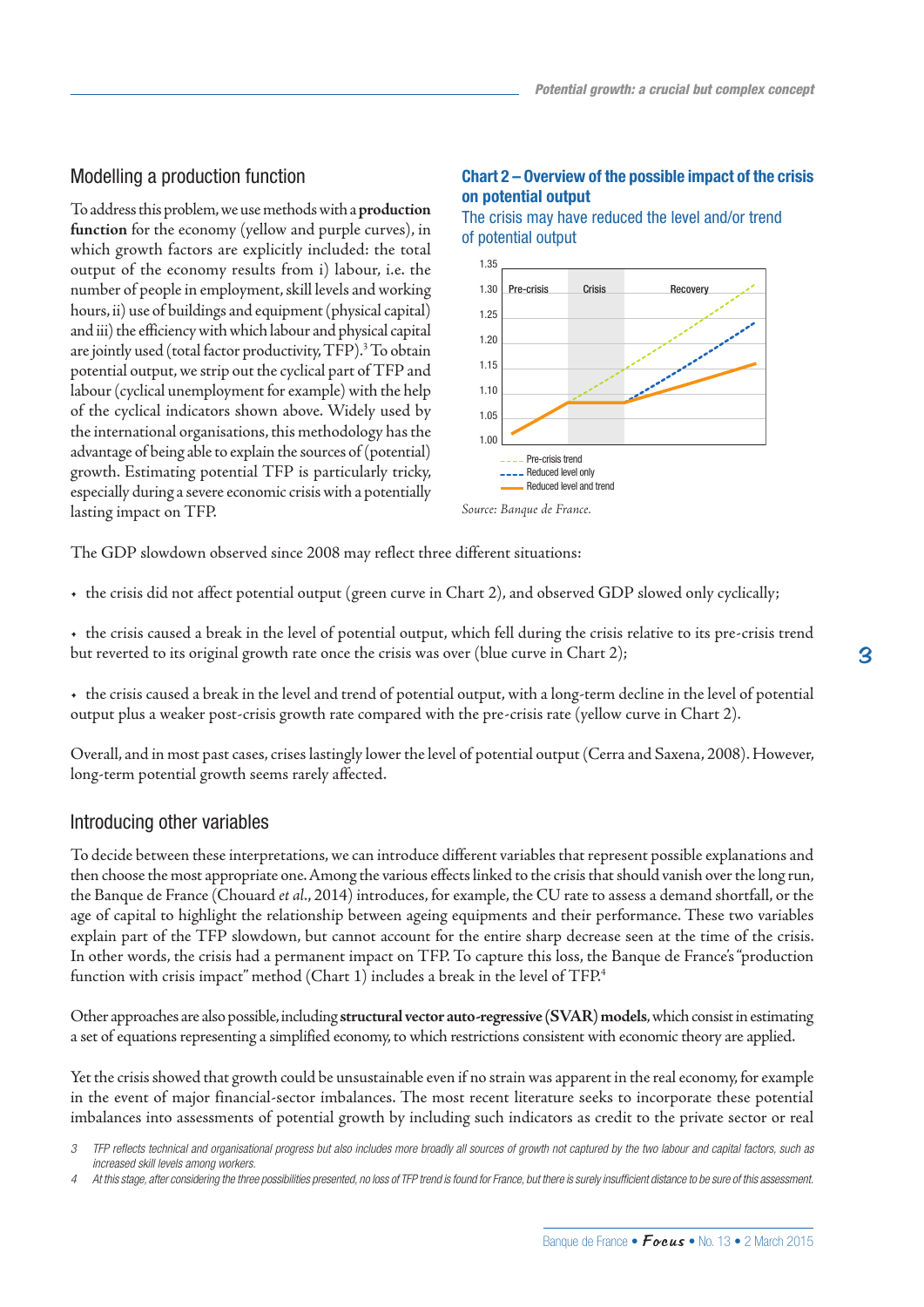estate prices (Borio et al., 2014). The first four methods described above are the most commonly used to estimate potential growth and are often combined for a more finely-honed analysis. Structural methods, such as production function or SVAR approaches, may for example be used to more effectively forecast future potential growth.

#### *Theoretical effects of a large-scale crisis on potential output*

*A deep-seated crisis, such as that of 2008, can lastingly reduce an economy's potential output. When a speculative bubble bursts, as the subprime bubble did in 2008, agents see their wealth shrink and adjust their demand. Companies respond to slacker demand by adjusting production factors. If demand remains weak, as is unfortunately the case in the current crisis because agents are taking several years to correct the imbalances built up previously, a downside output adjustment occurs, impacting growth factors and TFP.*

• The *labour factor first: unemployment linked initially to economic conditions can turn into structural unemployment. Known as "hysteresis", this phenomenon has several possible explanations, including loss of skills among the long-term unemployed, the decision by people in this situation to give up their search for employment, or a mismatch between workers' skills and the available opportunities. To illustrate the third explanation, Spanish workers specialising in construction, a sector where employment shrank from 2.7 million people in 2007 to 1 million in 2013, may struggle to find jobs in other areas of the economy.*

• Next, the *capital factor may emerge from the crisis diminished. Companies tend to trim investment in response to a gloomy growth outlook or financing difficulties. Business failures (Fougère et al., 2014) and accelerated retirement of obsolete equipment (Bonleu, Cette and Horny, 2013) combine to reduce the stock of physical capital.*

• *TFP may also be reduced if, assuming unchanged capital and labour, the economy is unable to produce as efficiently. This may have several causes, including a downturn in R&D expenditure or disruption to the industrial fabric following multiple business failures. A notable cause of reduced TFP is weak investment, which slows the renewal of equipment leading to decreased efficiency. Cahn and Saint Guilhem (2010) estimate that a one-year increase in the age of production tools reduces productivity by 3.1%-3.6%.*

# Current situation and prospective potential growth in the leading economies

Central banks, such as the Banque de France, and other institutions, including the European Commission (EC), the Organisation for Economic Cooperation and Development (OECD) and the International Monetary Fund (IMF), conduct assessments of potential growth and the output gap for different countries.<sup>5</sup> These estimates are not based on any single method but draw on a set of the methods mentioned earlier.

To provide an overview of trends in the global economy, Chart 3 shows actual GDP and potential output levels and output gaps for four large economic zones: the USA, the euro area, Japan and emerging countries. While US and euro area business cycles are more or less synchronised, emerging countries, and to a lesser degree Japan, follow different paths.

In the **USA** and the **euro area**, growth was relatively sustained prior to 2008. The crisis caused the level of GDP to drop swiftly in both economies. The sudden collapse in demand led a sizeable gap to open between potential supply and effective demand. According to the IMF's October 2014 forecasts, the output gap is expected to narrow slowly, and GDP should catch up with potential output over a five-year horizon.

**Japan** experienced a relatively long spell of weak growth and short recessions in the 1990s and early 2000s. A few years after the speculative bubble burst in 1990, the Japanese economy was hit by the 1997-1998 Asian crisis, and the country entered a prolonged period of deflation. The output gap, which was negative for a long time, reflecting structurally depressed demand characteristic of deflation, closed in 2007. The next year, the country entered recession once more in the wake of the global economic crisis.

*5 Differences in the estimates stem from the potential levels of TFP and employment, but also from specific choices in terms of parameters and assumptions.*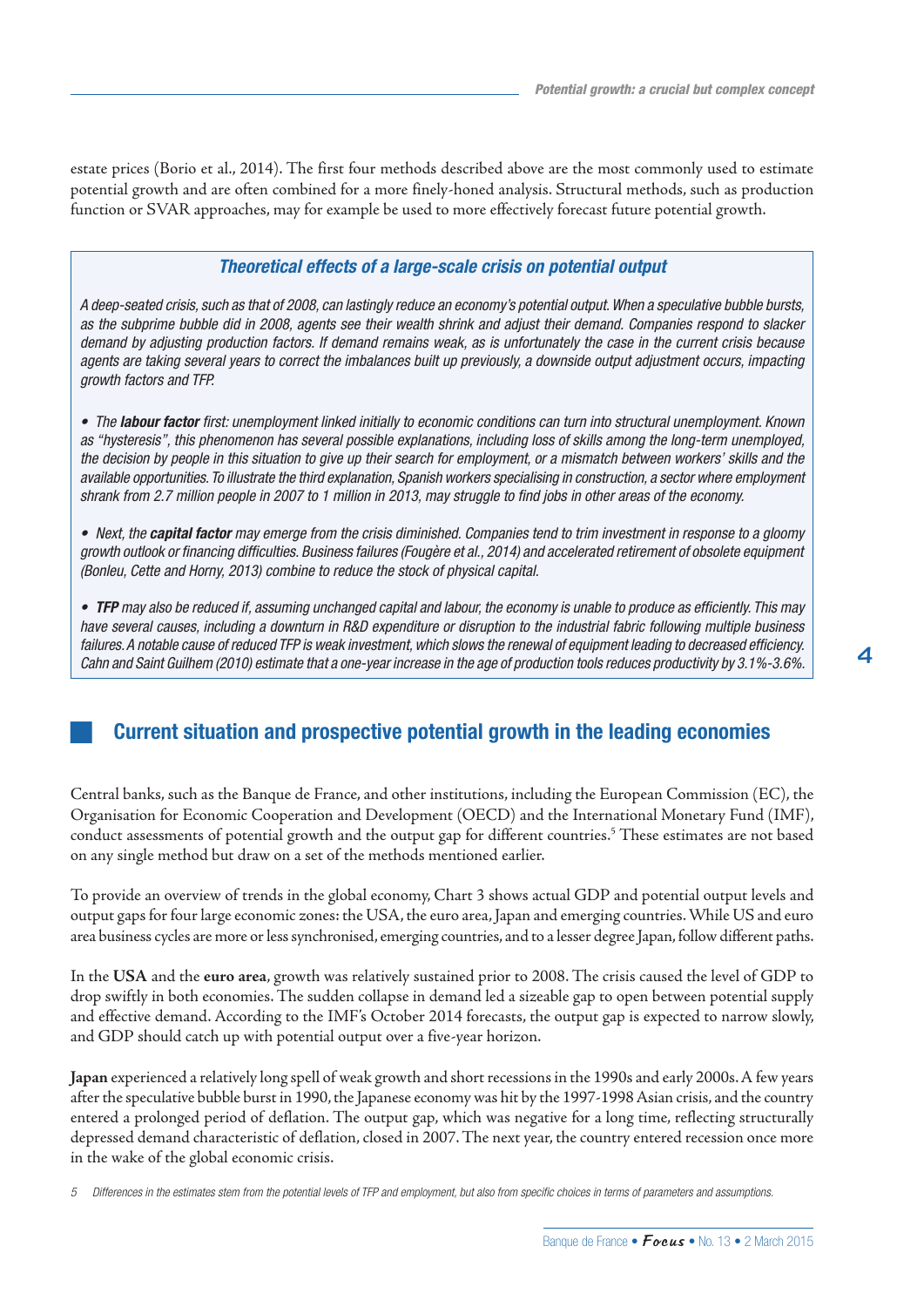

#### Charts 3 – GDP, potential output and output gap in four large economic zones

*Note: GDP and potential output, log of levels (right-hand scale; the difference between two points can be read as a growth rate). Output gap as a % of potential output (left-hand scale).*

*Sources: Data, forecasts and estimates of the gap, IMF (October 2014); for emerging countries, the output gap is calculated by the Banque de France using a simple HP filter method.*

Unlike developed economies, **Emerging countries** did not experience a sharp drop in output overall after the outbreak of the crisis, although there was a slowdown when the crisis occurred and then again in 2013, following a recovery phase.

Chart 4 shows estimates of potential growth and the output gap by four institutions (BdF, EC, IMF and OECD) for Germany, Spain, France, Italy, the euro area and the USA.6 The differences between the estimates are sizeable in some instances, reflecting the variety of methods used and highlighting the considerable uncertainty associated with measuring potential output. Even so, a few trends may be picked out.

**Before the 2008 crisis**, the estimates prepared by the different institutions concurred broadly on the historic pattern of potential growth: in the euro area, for example, potential growth averaged approximately 2% per year over the 2000-2007 period, and the output gap was positive on average. Potential growth in the overall area was higher than that of France and Germany, chiefly because of vigorous growth among smaller euro area countries, which made a large contribution to TFP. These performances largely reflected a catch-up effect as the smaller countries made up ground on the area's most advanced economies, but they were also driven in some cases by financial or property bubbles. For example, Spain's potential growth was driven by a strong contribution from the labour factor, which reflected increased employment in the construction sector, with substantial immigration, a decline in unemployment and increased labour participation.

*6 See the European Commission's European Economic Forecast, the OECD's Economic Outlook, the IMF's World Economic Outlook and the 2013 Annual Report of the Banque de France.*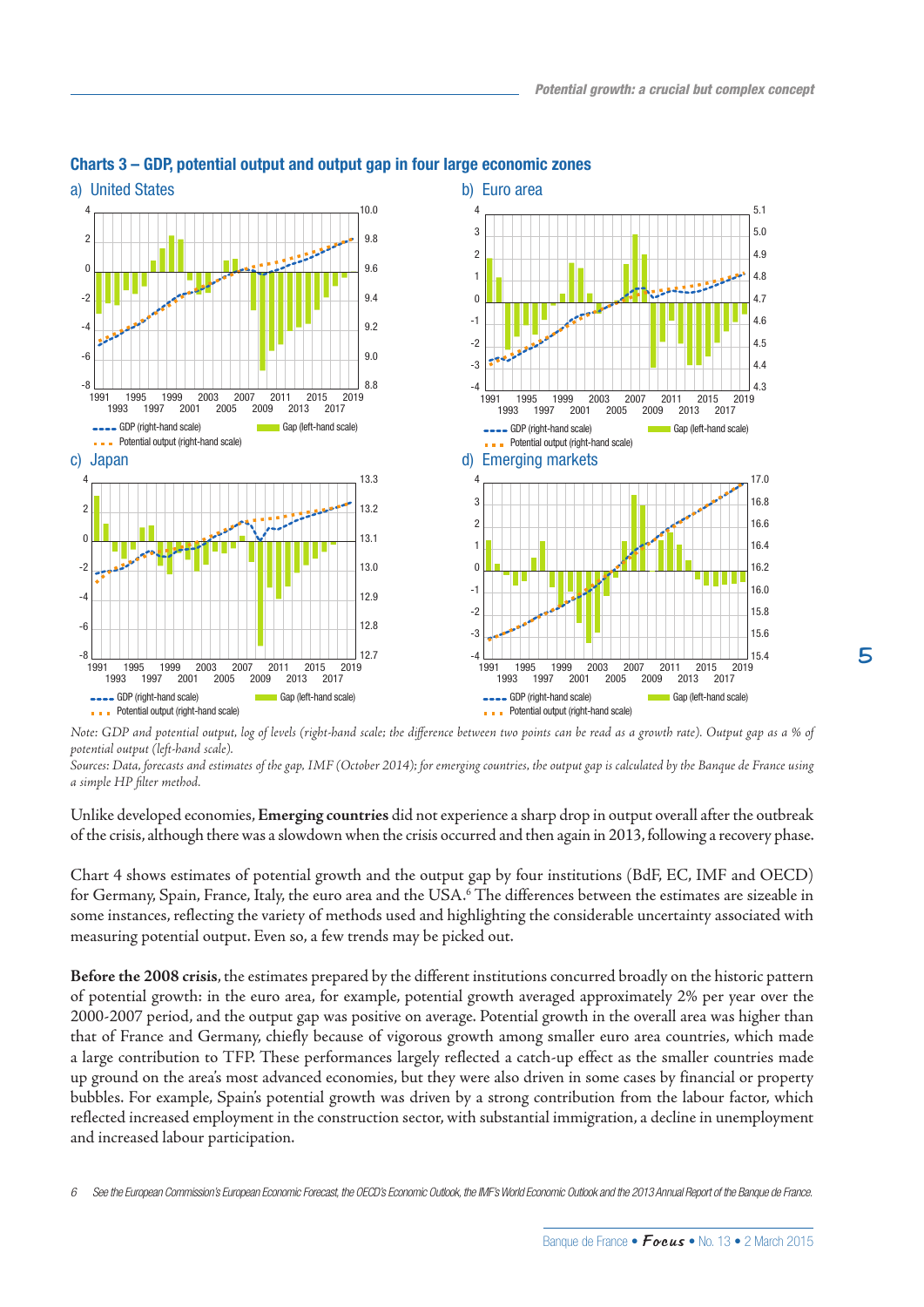

#### Charts 4 – Potential growth and output gap in the USA and large euro area countries *(%)*

a) Euro area b) United States

*Note: the output gap is shown by a dotted line and uses the left-hand scale (%); potential growth is shown by an unbroken line and uses the right-hand scale (%). Calculations were performed using base 2005 data.*

*Sources: OECD: Economic Outlook No. 95, May 2014; EC: Spring 2014 forecast (May 2014); BDF: May 2014 forecasts; IMF: WEO October 2014.*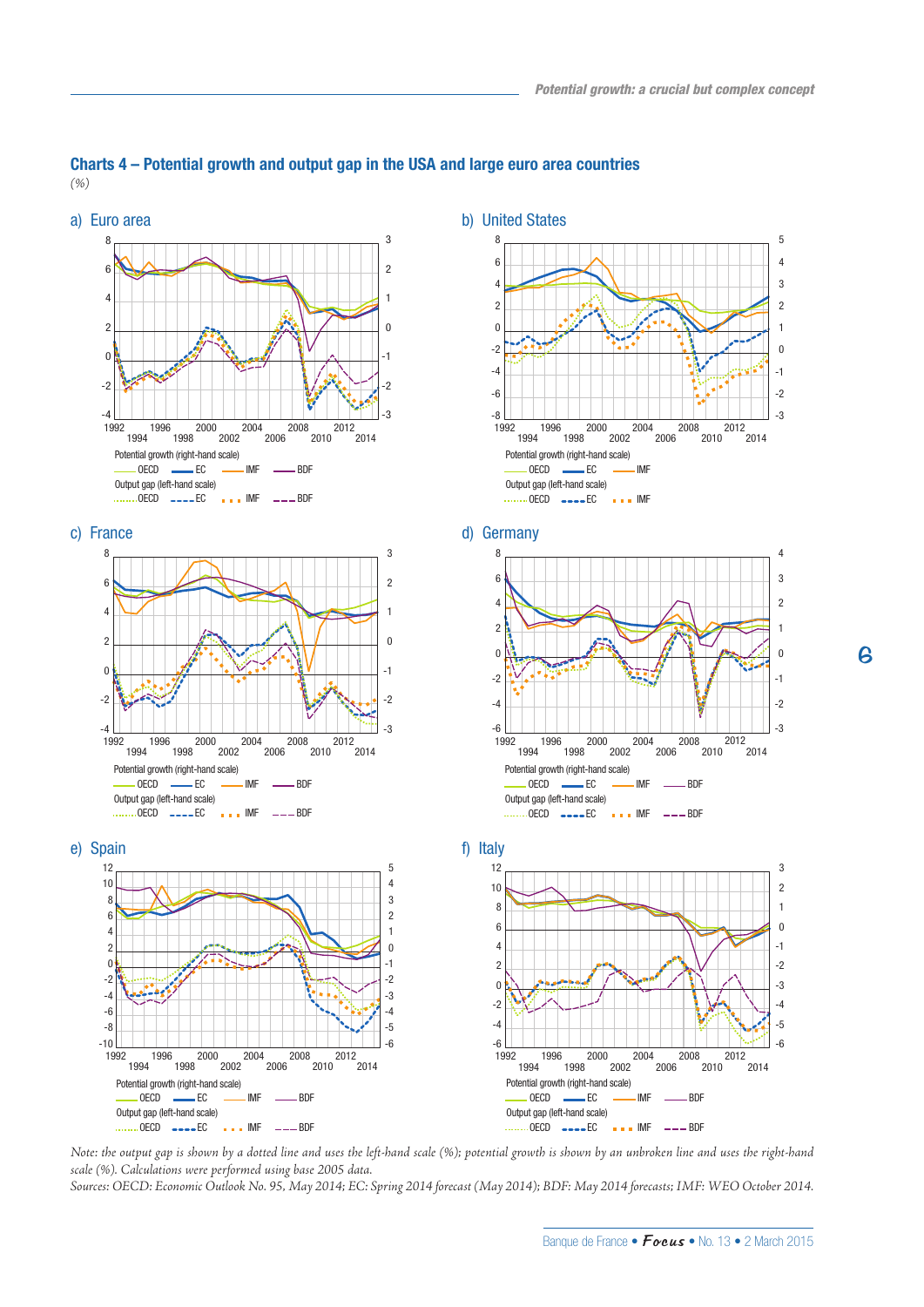**Today**, potential growth is lower than it was before the crisis in all the main economies considered here, with the possible exception of Germany. In the euro area, potential growth is one point lower than its pre-crisis level. This overall figure masks mixed situations among the Member States, with a less pronounced fall in France but a sharper decline in Italy and especially Spain. In Spain, potential growth was driven down mainly by the labour factor, with a swift run-up in structural unemployment until 2013. In France, potential growth has fallen by around 1% since 2008, with labour, capital and TFP all making smaller contributions than in the past.

In 2014, the output gap was very wide in Spain, Italy, France and the euro area overall; it was also negative in the USA and zero in Germany.

# How to stimulate growth ?

The way that the main advanced economies have struggled to extricate themselves from the crisis has fuelled a debate over possible "secular stagnation",<sup>7</sup> i.e. a situation where demand is depressed for a protracted time because of accumulated debts or other factors, such as slower demographic growth or TFP, and where cuts to nominal interest rates are constrained by the zero lower bound and are therefore insufficient to properly stimulate activity. Note however that most institutions are now forecasting activity to gradually pick up in France and the euro area.

While the debate goes on, the measures that may be used to stimulate potential output are known. Economic policies need to target persistent factors of vulnerability in the economy to improve the growth outlook.

#### In the short and medium term

Most advanced economies with a negative output gap need to restore demand while maintaining long-run equilibria. This will require a highly accommodative monetary policy and, particularly in the euro area, decisive support for investment. Fiscal policy has to adapt to the situation of each country, giving priority to ongoing efforts to cut government deficits, for this will preserve investor confidence and lessen the debt burden. Commitments made in this respect must be honoured. Countries that still have some room to manoeuvre would be wise to implement proinvestment and growth policies. Taking advantage of the low interest-rate environment to invest in infrastructure could be a useful solution insofar as this kind of investment has a beneficial impact on activity both in the short term, by boosting demand, but also in the longer term, by strengthening production factors and hence potential supply. However, care must be taken to ensure that investments are properly targeted based on needs and expected returns. In the case of the euro area, a genuine European growth strategy using all available measures is vital.

#### In the long term

To strengthen potential output over the long run, government expenditure must be efficiently managed, since out-of-control deficits will inevitably lead to higher taxes that could impair the action of economic participants. Similarly, labour and goods and services markets should be underpinned by structural reforms to make economies more competitive and responsive. Reforms on goods and services markets will eliminate rent-seeking and improve the productivity of the entire economy. Labour market reforms should seek to provide greater flexibility for businesses to made them better equipped to cope with recessions and less unwilling to hire during upturns. In return, however, workers and unemployed people need better support, including proper training so that they can benefit from greater flexibility. These two aspects are crucial to reducing long-term unemployment. A study by the Banque de France<sup>8</sup> has demonstrated the value of such reforms: in the case of France, aligning the regulation of labour and goods and services markets with best international practices would boost productivity by approximately six percentage points over a decade. These reforms should be brought in without delay, for while they need the support of the public, introducing them does not generally entail a financial cost for the community and the economy as a whole.

*7 This concept, which was invented by economist Alvin Hansen (1938), was revived by Lawrence Summers, an academic and former US Treasury Secretary.*

*8 Cf. Cette, Lopez and Mairesse (2014).*